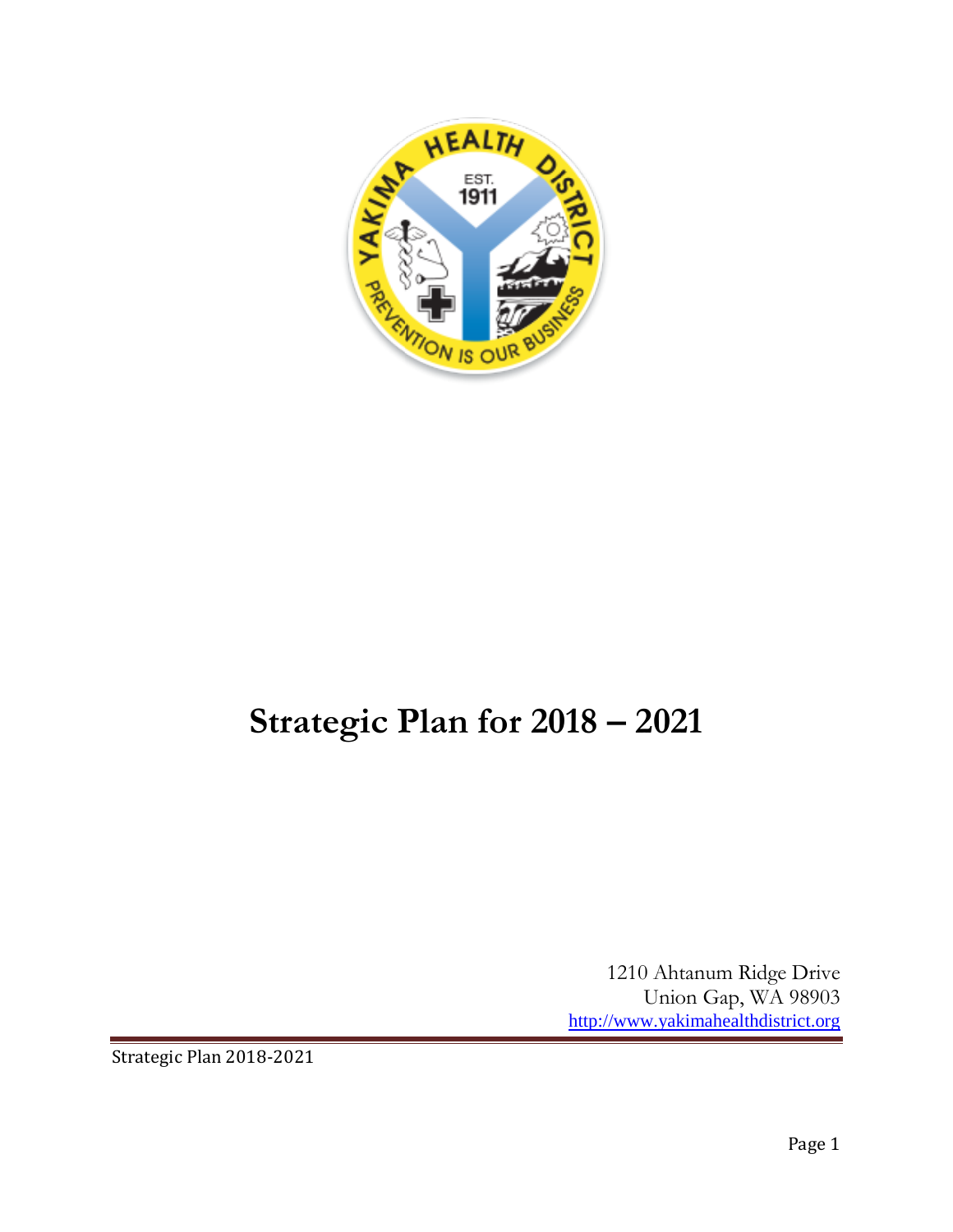## **Administrator's Welcome**

Thank you for taking the time to review the Yakima Health District strategic plan. I want to personally welcome you to our website and hope that the information contained within meets your health needs and expectations.

The Yakima Health District is the oldest health district in the nation and has a proud tradition of providing public health services to people living in, working in and visiting Yakima County for over 100 years. While we honor our tradition of trust and service to the local community, we are actively setting the groundwork for the next 100 years of public health service.

Some of you may wonder: What is Public Health and what does the Health District do? Public Health is varied and responds to the needs of the public on many levels; we work with individuals and businesses to insure that the food we eat is safe and we minimize health risks to the environment. We work with local health providers to insure that our community has access to vaccines. We prepare for public health crises so that we may respond to the needs of the public when their health is imperiled. And we collaborate with community partners to collectively improve the health and welfare of all people, regardless of their position in our society. All of this is done to insure that people living in our cities and county are safe and free from harm.

We believe strongly that the more each individual knows about public health, the better equipped we all become to improve the health of our community. The Yakima Health District's Strategic Plan demonstrates how we intend to meet future public health needs of the community.

Again, I want to thank you for reviewing our Strategic Plan and investing your valuable time learning about what we accomplish every day on behalf of the public's health. We welcome your input and involvement in improving the health of our community and would be happy to respond to any questions you may have. Our commitment will remain the same as it has for over 100 years—namely, to insure the health and welfare of the public. It is our privilege to serve you and the greater Yakima Community.

Strategic Plan 2018-2021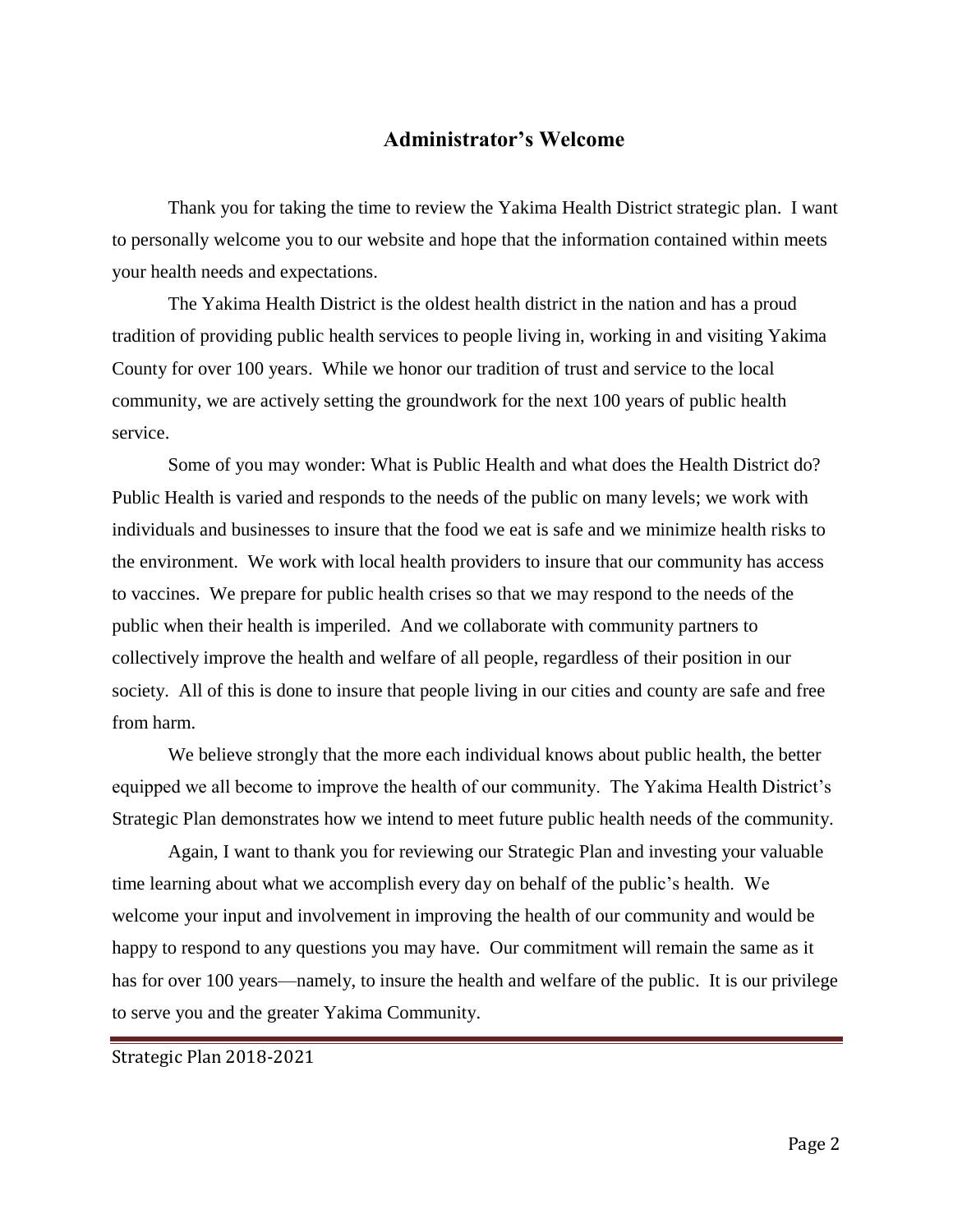## **Vision**

The Yakima Health District develops comprehensive strategies to prevent illness, promote healthy communities, and encourage healthy lifestyles.

## **Our Mission**

The Yakima Health District works to protect and improve the health of Yakima County.

## **Values**

- **Collaboration.** Community partnerships have proven to produce well-supported and costeffective health outcomes by bringing people, resources and organizations together for a common goal.
- **Customer Service and Accountability.** As stewards of the public's trust, we will provide services that are responsive and accountable to the community's needs.
- **Data-driven, Science-based Services.** Effective public health interventions depend on the use of the best and most up-to-date research and information available.
- **Prevention and Promotion.** Strategies that avert disease and promote healthy living and healthy environments lead to long term benefits for everyone.
- **Skilled and Innovative Employees.** A well-trained, dedicated and resourceful workforce is the foundation of our ability to effectively assess and address the health and needs of our community.
- **Social Justice and Diversity.** A healthy community recognizes that everyone's health matters equally, and services and solutions must be accessible, affordable and appropriate for all. Inequity in health can offer a footing for illness to spread throughout the population.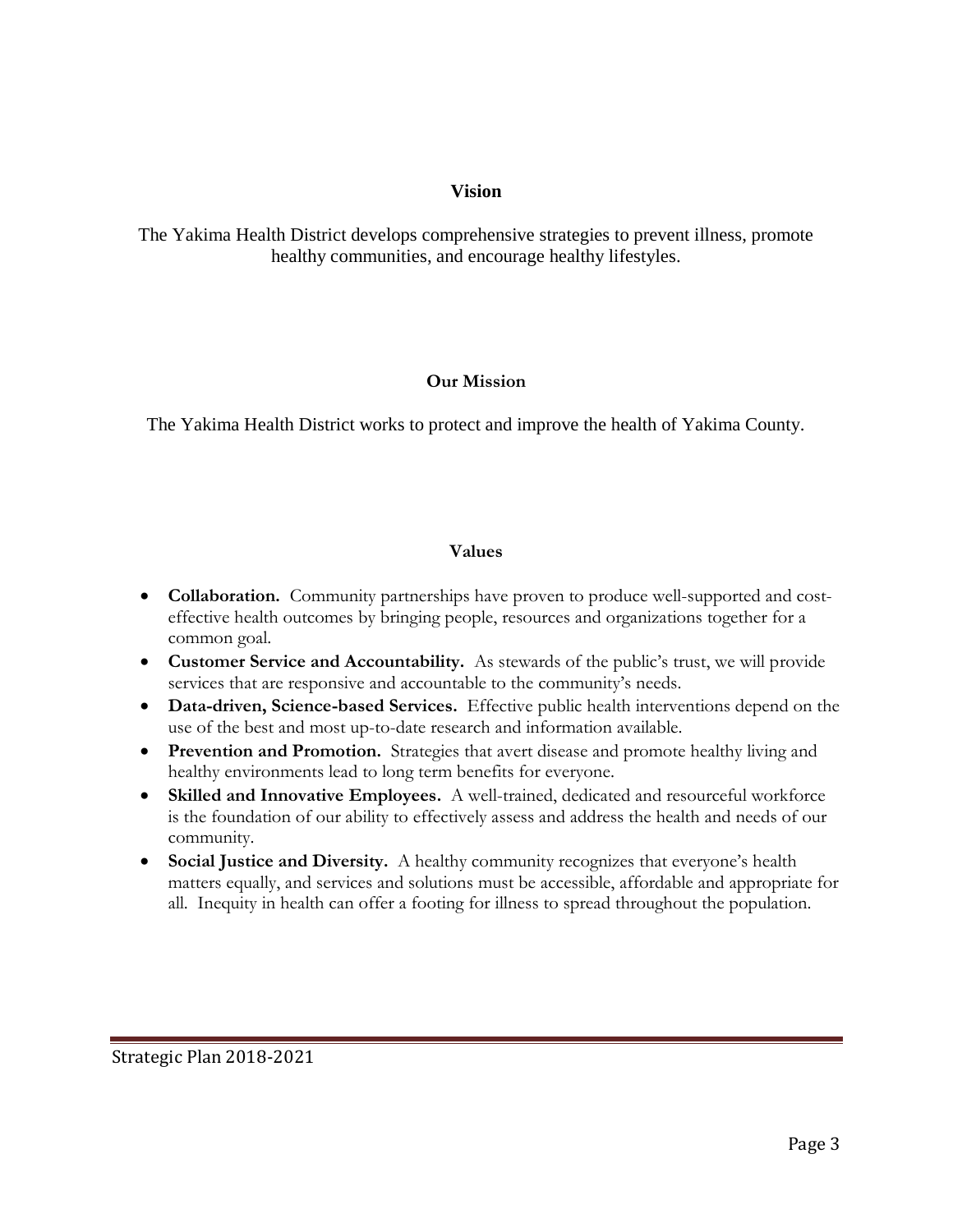#### **Our Work:**

The Health District conducts activities necessary for the preservation of health, prevention of disease, and protection of the public's health. Each division of the Health District, in some capacity, is responsible for activities mandated by Washington Statute and/or Washington Administrative Codes. To that end, the Yakima Health District is responsible for administration and enforcement of public health and environmental health laws of federal, state, and local government.

The work of the Health District is organized around nationally developed core functions and essential services, which are the basis of public health practice. These standards are as follows:

#### **The Three Core Functions of Public Health:**

- 1. **Assessment** Assess extent of health problems and services
- 2. **Policy Recommendation** Includes community planning and developing public health policies, rules/laws and programs that support public health
- 3. **Assurance** Guarantee that services are available and accessible, that programs are achieving desired outcomes and that service personnel are proficient. This also involves the coordination and non-duplication of services.

#### **The Ten Essential Services of Public Health:**

- **1. Monitor Health** status to identify community health problems
- **2. Diagnose and Investigate** health problems and health hazards in the community
- **3. Inform, educate, Empower** people about health issues
- **4. Mobilize Community partnerships** to identify and solve health problems
- **5. Develop Policies** and plans that support individual and community health efforts
- **6. Enforce Laws** and regulations that protect health and ensure safety
- **7. Link to & Provide Care** to needed personal health services and assure the provision of health care when otherwise unavailable
- **8. Assure Competent** public health and personal health care workforce
- **9. Evaluate** effectiveness, accessibility, and quality of personal and population-based health services
- **10. Research** for new insights and innovative solutions to health problems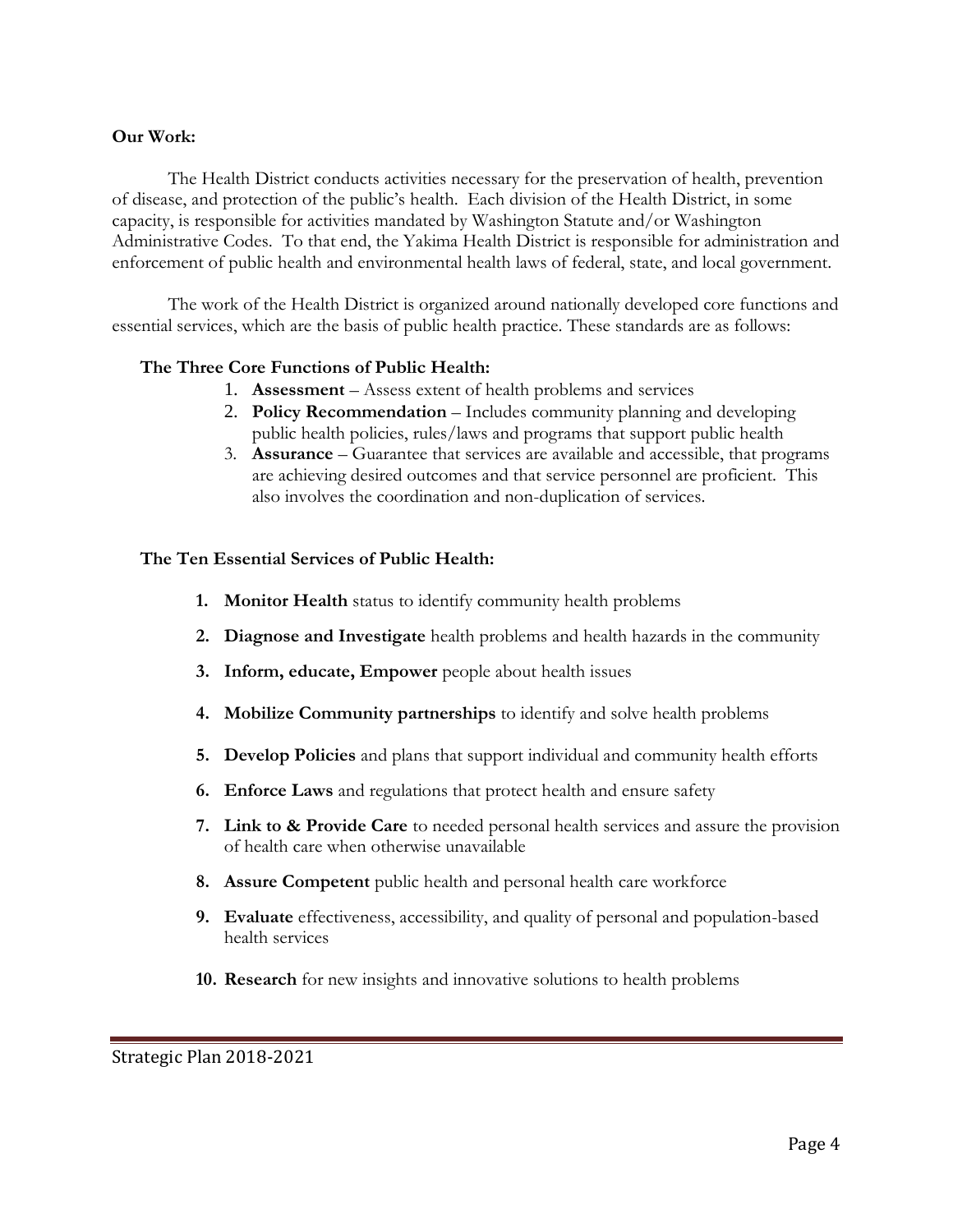#### **Our Priorities:**

- ➢ Align with Department of Health, CDC, and our professional partners around the state and in our communities.
- $\triangleright$  Protect the public from illness from communicable disease, environmental hazards, and other public health threats.
- $\triangleright$  Employ a community health model whereby we promote healthy communities in which people live, work, and play.
- ➢ Create and expand community partnerships.
- ➢ Employ qualified, engaged and well-trained workforce.
- 1. Deliver Mandated Services
	- Ensure regulatory compliance specific to disease prevention and management, and components of environmental health are achieved and sustained, i.e.,
		- o Disease Management-TB, Hepatitis, STD's, communicable diseases
		- o Environmental Health-sanitation: food, water, vector diseases, and solid waste
	- Confirm developmentally disabled individuals and their families receive services from providers in accordance with regulatory requirements, while promoting the benefit of the program to the Yakima County communities
	- Certify that Public Records including birth and death certificates are maintained and distributed in accordance with public records requirements
		- o Birth and death certifications
		- o Public records
		- o Vaccinations
- 2. Develop a Network of Community Partners Invested in Improving Public Health
	- Implement and sustain an on-going targeted informational and educational health campaign focused on improving health, promoting a wide range of services provided by YHD, and engaging volunteers in functioning as Health Ambassadors
	- Achieve an interactive partnership with county-wide Emergency Preparedness and collaborate on strategies that will ready the community for all aspects of emergencies
- 3. Increase the Effectiveness and Efficiency of District Services
	- Restructure internal organization functions in alignment with organization priorities
	- Streamline financial and administrative functions to remove redundancy, improve support and services to internal entities, increase flexibility and adaptability as the organization restructures

Strategic Plan 2018-2021